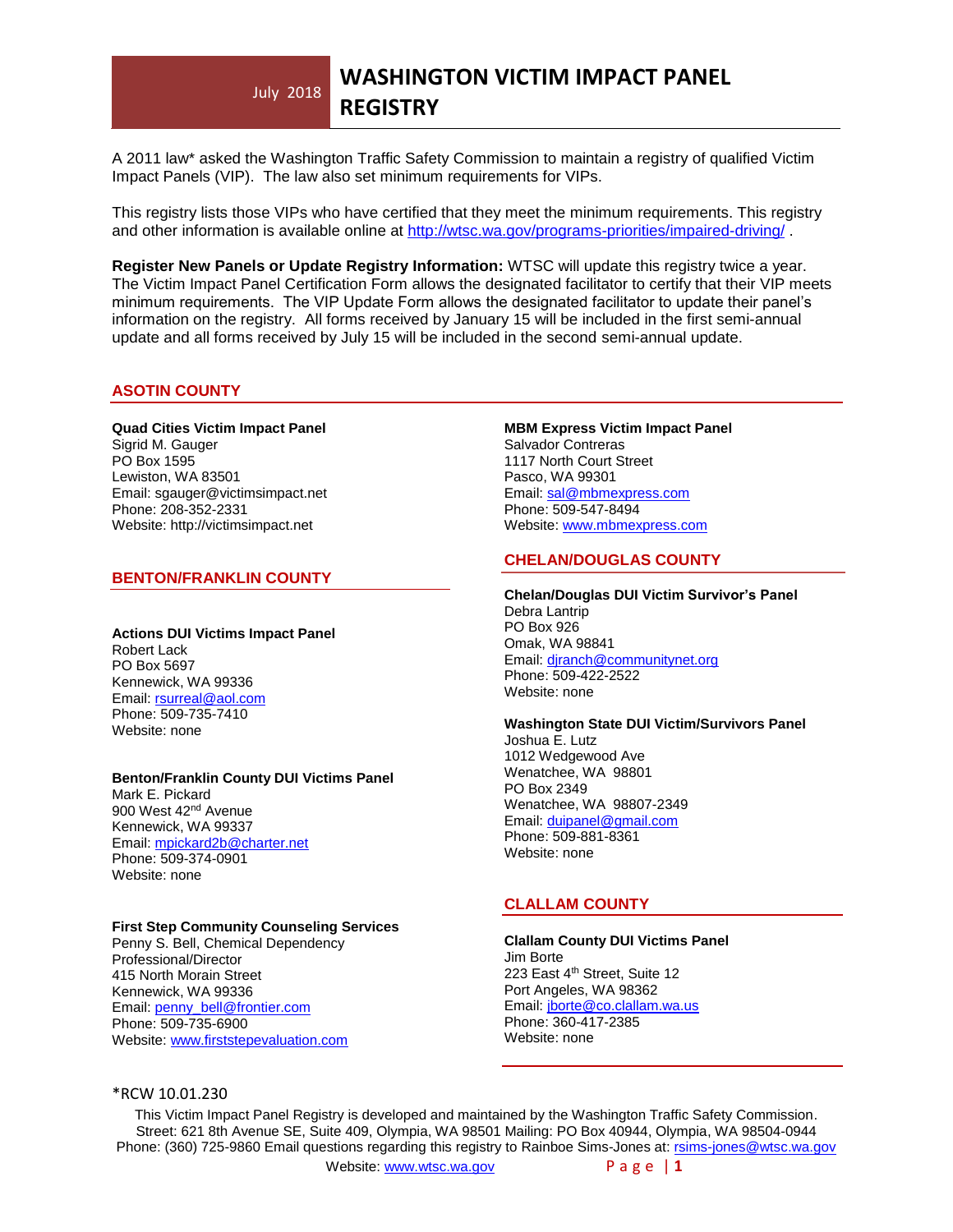# **CLARK COUNTY**

### **Canaan Consulting (English and Spanish)**

Jennifer Canaan 6715 NE 63rd Street, Suite 231 Vancouver, WA 98661 Email: [jlccanaaconsulting@gmail.com](mailto:jlccanaaconsulting@gmail.com) Phone: 360-836-8457 Website: none

#### **Clark County District Victim Impact Panel**

Darren Truax PO Box 5000 Vancouver, WA 98666-5000 Email[: Lisa.Biffle@clark.wa.gov](mailto:Lisa.Biffle@clark.wa.gov) Phone: 360-397-2436 x: 1815 Website: [www.clark.wa.gov/corrections/victims.html](http://www.clark.wa.gov/corrections/victims.html)

#### **Luz Amarilla (Yellow Light)**

Luis Rodas 9106 NE HWY 99, Suite D Vancouver, WA 98665 Email[: vvdvip@gmail.com](mailto:vvdvip@gmail.com) Phone: 360-772-6116 Website: none

# **COWLITZ COUNTY**

#### **Cowlitz County Probation Victim Impact Panel** Chad Williams 312 South West 1st Avenue Kelso, WA 98632

Email[: williamsc@co.cowlitz.wa.us](mailto:williamsc@co.cowlitz.wa.us) Phone: 360-577-3118 Website: [www.co.cowlitz.wa.us](http://www.co.cowlitz.wa.us/)

### **From the Heart VIP**

Rena Sherrill 300 4th Avenue North Kelso, WA 98626 Email[: fromrenasheart@yahoo.com](mailto:fromrenasheart@yahoo.com) Phone: 360-560-1244 Website: [www.fromtheheartvip.com](http://www.fromtheheartvip.com/)

# **GRANT COUNTY**

### **Grand County DUI Victim Impact Panel**

Carolyn Pence Grant County PARC 840 East Plum Moses Lake, WA 98837 Email[: cpence@co.grant.wa.us](mailto:cpence@co.grant.wa.us) Phone: 509-765-5402 x: 5407 Website: none

# **S.T.O.P. D.U.I. V.I.P.**

Arnold Garcia 120 First Avenue NW Ephrata, WA 98823 Email[: Arnold.garcia@stopwa.gov](mailto:Arnold.garcia@stopwa.gov) Phone: 509-754-2271 Website: [www.stopwa.com](http://www.stopwa.com/)

# **GRAYS HARBOR COUNTY**

**Grays Harbor County Victims Impact Panel** Susan Bradbury Grays Harbor County Courthouse, Room 105 102 West Broadway PO Box 630 Montesano, WA 98563 Email[: sbradbury@co.grays-harbor.wa.us](mailto:sbradbury@co.grays-harbor.wa.us) Phone: 360-249-3711 x: 576 Website[: www.co.grays](http://www.co.grays-harbor.wa.us/info/sheriff/DUI.htm)[harbor.wa.us/info/sheriff/DUI.htm](http://www.co.grays-harbor.wa.us/info/sheriff/DUI.htm)

# **ISLAND COUNTY**

**Impaired Driving Impact Panel of Island County (IDIPIC)** Alice Biddulph PO Box 358 Oak Harbor, WA 98277 Email[: idipic@idipic.org](mailto:idipic@idipic.org) Phone: 360-672-8219 Website[: www.idipic.org](http://www.idipic.org/)

# **JEFFERSON COUNTY**

**Dui Victim Impact Panel** Gabbie Caudill, BA, CDP, CAMS-II 211 Taylor Street, Suite 20 Port Townsend, WA 98368 Email[: believeinrecovery@live.com](mailto:believeinrecovery@live.com) Phone: 360-385-1258 Website: none

# **KING COUNTY**

# **1 st Choice DUI Victims Panel**

Marcy Jones 14905 6th Avenue SW, Burien, WA 98166 19435 68th Avenue South, Kent, WA 98032 600 5th Avenue, Seattle, WA 98104 12351 Lake City Way NE, Seattle, WA 98125 Email: [staff@victimspanel.org](mailto:staff@victimspanel.org) Phone: 206-992-0522 Alternate: 206-661-4387 Website[: www.victimspanel.org](http://www.victimspanel.org/)

# \*RCW 10.01.230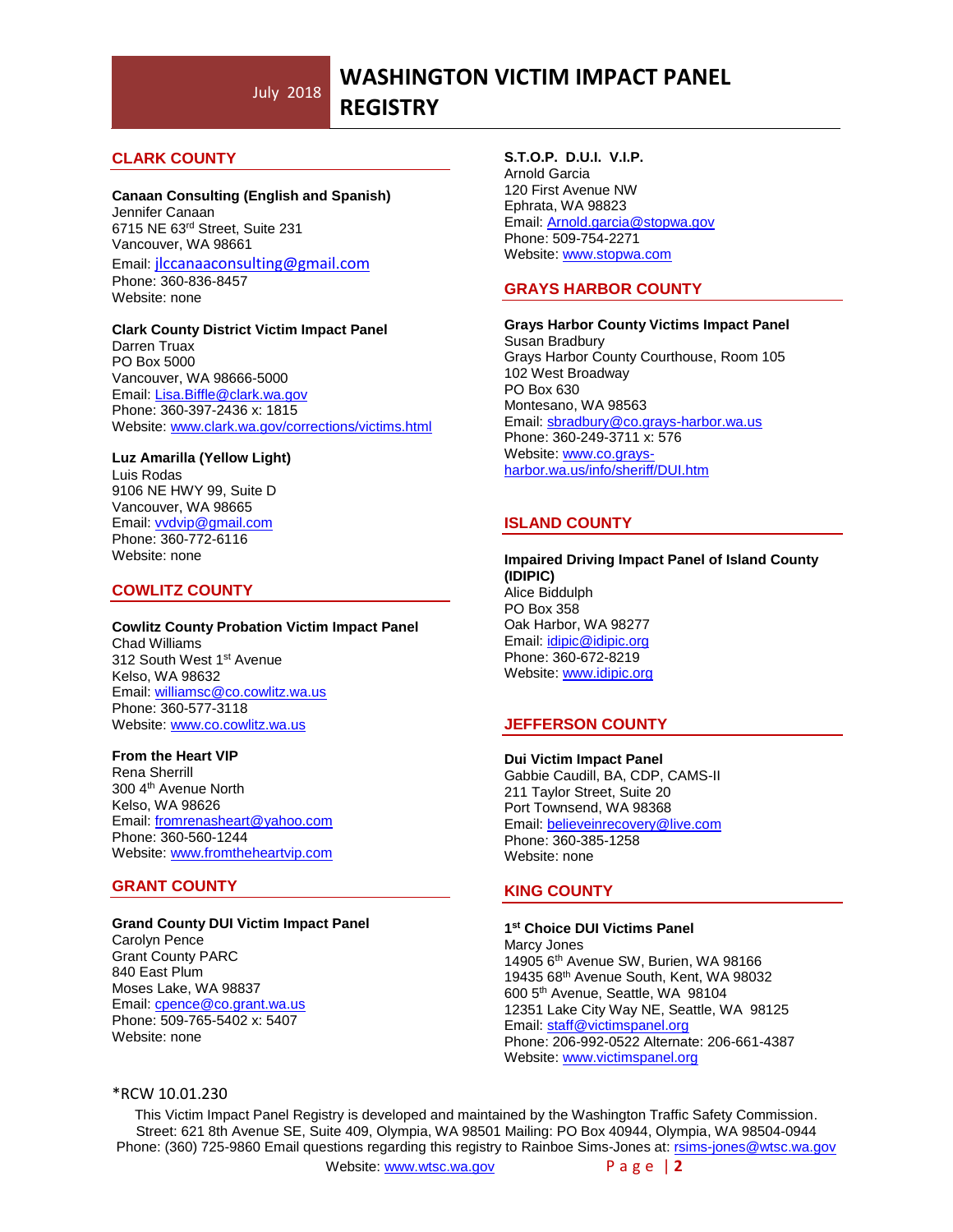# **WASHINGTON VICTIM IMPACT PANEL**

# **REGISTRY**

# **1 st The Original DUI Victims Impact Panel**

George Fraser 13353 Bel-Red Road, Bellevue, WA 98005 220 4th Avenue South, Kent, WA 98042 Email: [georgegoski@yahoo.com](mailto:georgegoski@yahoo.com) Phone: 253-293-0176 Website[: www.dwipanel.org](http://www.dwipanel.org/)

#### **2 nd Chance**

James Lawrence, CDP 235 South West 153rd Street Burien, WA 98166 Phone: 206-393-7699 Website: www.2ndchancerecoverycenter.com Phone: 206-393-7699

#### **Alternatives**

P. Hoppy Hopkins, BAS, CDP 445 South West 152nd Street, Suite 100 Burien, WA 98166 Email[: hoppy@sidestreetcentre.com](mailto:hoppy@sidestreetcentre.com) Phone: 206-242-4084 Website[: www.sidestreetcentre.com](http://www.sidestreetcentre.com/)

#### **Assessment and Treatment Associates Victims Panel**

George Fraser PO Box 9042 Bellevue, WA 98042 Email[: georgegoski@yahoo.com](mailto:georgegoski@yahoo.com) Phone: 425-289-1600 Website[: www.assesstreat.com](http://www.assesstreat.com/)

# **Associated Behavior Health**

Tera Rote and George Fraser 1800 112<sup>th</sup> Avenue NE, Suite 150 Bellevue, WA 98004 Email[: terar@abhc.com,](mailto:terar@abhc.com) [georgegoski@yahoo.com](mailto:georgegoski@yahoo.com) Phone: 425-646-7279 Website[: www.abhc.com](http://www.abhc.com/)

#### **Associated Behavior Health**

Karen Minahan 841 Central Avenue North, Suite C215 Kent, WA 98032 2111 N. Northgate Way, Suite 212 Seattle, WA 98113 4700 42nd Avenue SW, Suite 480 West Seattle, WA 98116 Email: [karen8944@aol.com](mailto:karen8944@aol.com) Phone: none Website[: www.abhc.com](http://www.abhc.com/)

### \*RCW 10.01.230

# **Auburn Municipal Court**

Robert Lee, Probation Counselor 340 East Main Street Auburn, WA 98002 Email[: rllee@auburnwa.gov](mailto:rllee@auburnwa.gov) Phone: 253-288-7405 Website[: www.auburnwa.gov](http://www.auburnwa.gov/)

#### **Benton South Sound Victims Panel**

Marilyn Clapper PO Box 1971 Gig Harbor, WA 98335 Email[: m.clapper@centurytel.net](mailto:m.clapper@centurytel.net) Phone: 253-884-0715 Website[: www.southsoundduivip.com](http://www.southsoundduivip.com/)

### **Coastal Treatment Services**

Elaine Johnson 218 State Avenue South Unity Church of Kent Kent, WA 98030 14730 North East 8<sup>th</sup> Street, Suite #110 Bellevue, WA 98007 Email: [m.ferris@coastaltreatment.com](mailto:m.ferris@coastaltreatment.com) Phone: 425-646-2871 Website[: www.coastaltreatment.com](http://www.coastaltreatment.com/)

# **Creative Change Counseling Center**

Forest E Woodley 140 Rainier Avenue South, Suite 3 Renton, WA 98057 Email[: pastorwoodley@msn.com](mailto:pastorwoodley@msn.com) Phone: 206-496-5557 Website: [www.creativechangecounseling.com](http://www.creativechangecounseling.com/)

### **Hope + Help Counseling**

George L. Brummell 230 Auburn Way South, Suite 1B Auburn, WA 98002 Email[: George@HH-C.net](mailto:George@HH-C.net) Phone: 253-333-2328 Website: [www.HH-C.net](http://www.hh-c.net/)

### **King County DUI Victims Panel**

David Ossorio and Paul Ossorio Unity Church of Kent 218 State Avenue South PO Box 2193 Renton, WA 98056 Email[: mail@duivp.org](mailto:mail@duivp.org) Phone: 253-520-8538 Fax: 253-818-2182 Website[: www.duivp.org](http://www.duivp.org/)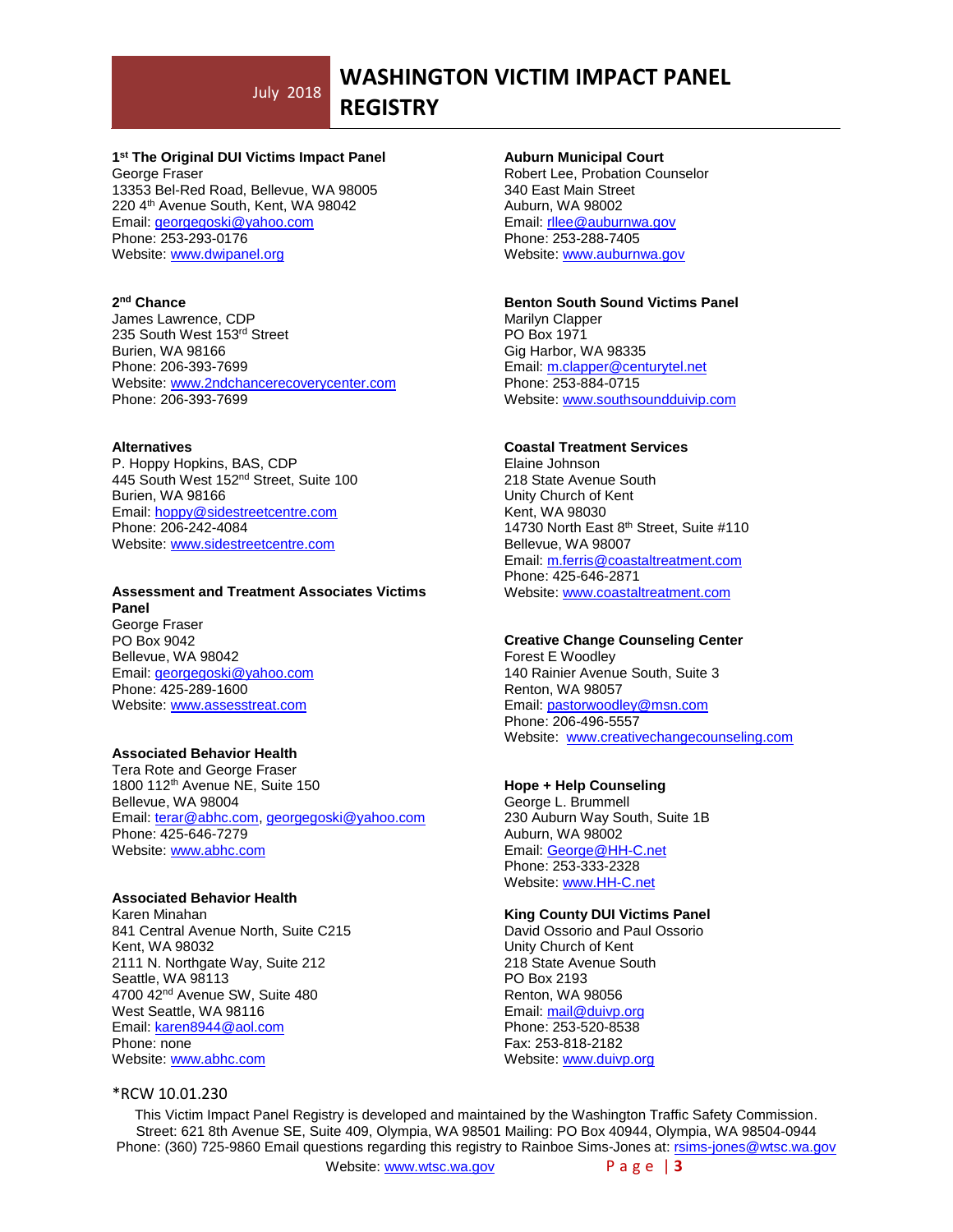**REGISTRY**

#### **La Esperanza Health Counseling Services**

Zoila Saritama 15405 1st Avenue South Burien, WA 98148 Email: [admin@laesperanzahcs.org](mailto:admin@laesperanzahcs.org) Phone: 206-306-2690 Website[: www.laesperanzahcs.org](http://www.laesperanzahcs.org/)

# **La Fe – The Hope Health Care Services**

Andrew Winstead Armando Vargas 15 South Grady Way Evergreen Building, Suite 436 Renton, WA 98057 Email[: lafe\\_thehope@live.com](mailto:lafe_thehope@live.com) Phone: 425-793-9834 Website: none.

### **The L.O.L.A Foundation**

Stacey Agmata PO Box 88581 Seattle, WA 98138 Email[: Stacey@thelolafoundation.com](mailto:Stacey@thelolafoundation.com) Phone: 253-861-5204 Website[: www.livelifeagape.org](http://www.livelifeagape.org/)

# **Lord Street Ministry DWI/DUI Victim Impact Panel**

Tina Langley 31900 104th Avenue SE, #G203 Auburn, WA 98092 Email[: lordstreetministryvictimimpact@gmail.com](mailto:lordstreetministryvictimimpact@gmail.com) Phone: 206-261-4225 or 360-440-4428 Website: none

### **North Star Treatment Group**

Craig Rock and Talal Hattar 130 Andover Park East, #B-105 Tukwila, WA 98188 Email[: craig@northstartreatmentgroup.com](mailto:craig@northstartreatmentgroup.com) Phone: 206-241-1187 Website[: www.northstartreatmentgroup.com](http://www.northstartreatmentgroup.com/)

#### **PIB-Proceso**

Marco Sanchez, MA, MHP, CDP 1833 North 105 Seattle, WA 98133 Email[: msanchez.pib@gmail.com](mailto:msanchez.pib@gmail.com) Phone: 206-478-1191 Website[: www.ptib.org](http://www.ptib.org/)

### **Renton South Sound Victims Panel**

Marilyn Clapper PO Box 1971 Gig Harbor, WA 98335 Email[: m.clapper@centurytel.net](mailto:m.clapper@centurytel.net) Phone: 253-884-0715 Website[: www.southsoundduivip.com](http://www.southsoundduivip.com/)

### \*RCW 10.01.230

**The Original DWI Victims Impact Panel** George Fraser and Karen Minahan PO Box 9042 Kent, WA 98042 Email[: dwivictimspanel@yahoo.com](mailto:dwivictimspanel@yahoo.com) Phone: 253-293-0176 Website[: www.dwipanel.org](http://www.dwipanel.org/)

# **KITSAP COUNTY**

**Assessment and Treatment Asso. Victim Panel** George Fraser 2819 NW Kitsap Place, Suite 120 Silverdale, WA 98383 Email: [georgegoski@yahoo.com](mailto:georgegoski@yahoo.com) Phone: 253-293-0176 Website[: www.dwipanel.org](http://www.dwipanel.org/)

#### **Bremerton DUI Victims Panel**

Alan Bettcher PO Box 58494 Renton, WA 98058 Email[: pacav@oz.net](mailto:pacav@oz.net) Phone: 360-373-7736 Website[: http://duivictimspanel.com](http://duivictimspanel.com/)

### **Kitsap County DUI Impact Panel**

Ron Torrez – Director/ Coordinator/Facilitator Non Profit 501c3 Corporation Location: Holy Trinity Catholic Church 4215 Pine Road NE Bremerton, WA 98310 Email[: duiimpactpanel@juno.com](mailto:duiimpactpanel@juno.com) Phone: 360-731-5139 or 360-710-7006 Website[: www.duiimpactpanel.com](http://www.duiimpactpanel.com/)

#### **Port Gamble S'Klallam Tribe Victim Impact Panel** Kelly Tom 31912 Little Boston Road NE

Kingston, WA 98346 Email[: kellyt@pgst.nsn.us](mailto:kellyt@pgst.nsn.us) Phone: 360-297-6301 Website: none

# **Port Orchard South Sound VIP**

Marilyn Clapper PO Box 1971 Gig Harbor, WA 98335 Email[: mclapper@centurytel.net](mailto:mclapper@centurytel.net) Phone: 360-731-2077 or 253-884-0715 Website[: www.southsoundvictimspanel.com](http://www.southsoundvictimspanel.com/)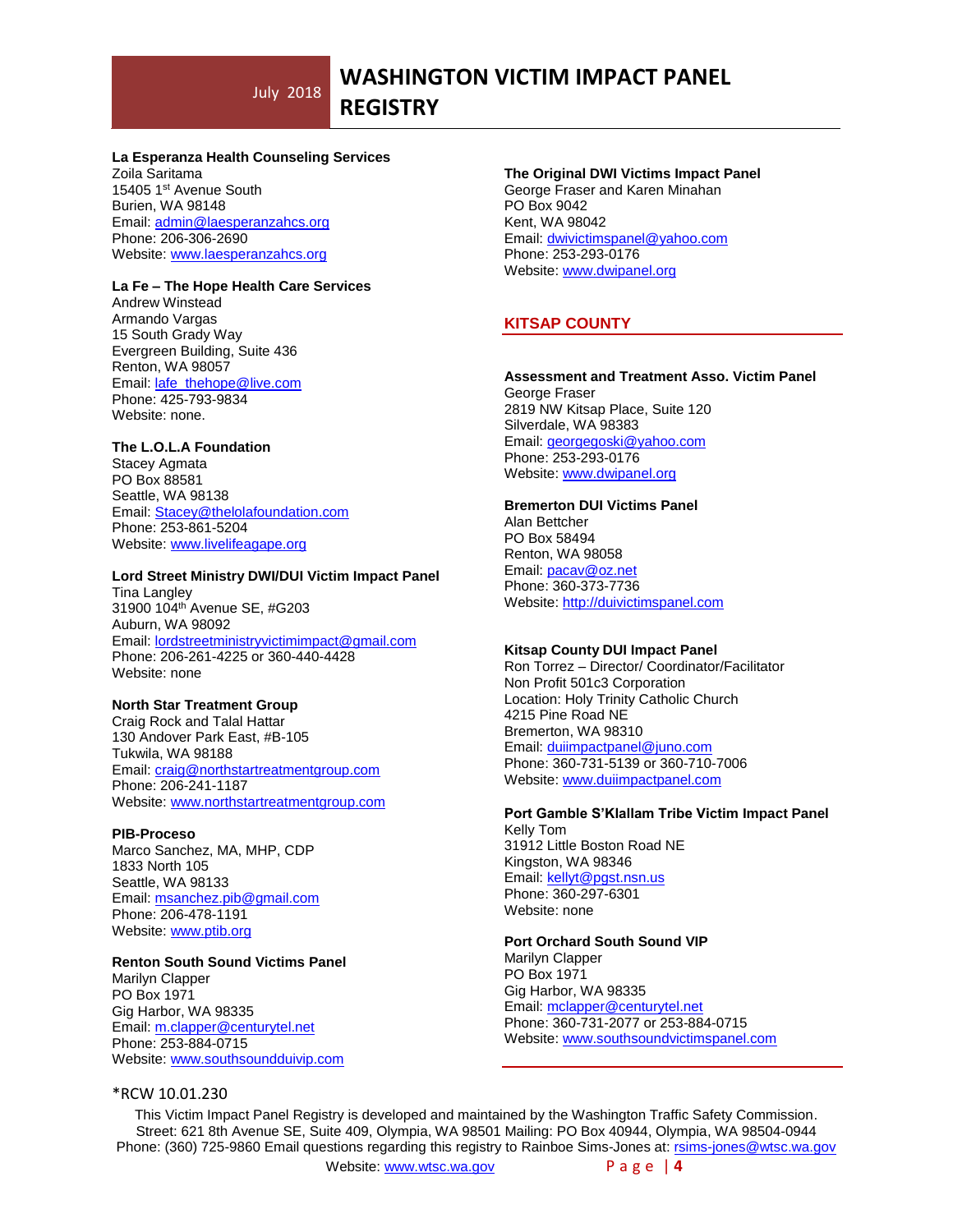# **WASHINGTON VICTIM IMPACT PANEL REGISTRY**

# **KITTITAS COUNTY**

#### **Kittitas County DUI Victim Panel**

Emily Brown 507 North Nanum Street, Room 111 Ellensburg, WA 98926 Email[: ADDS@Fairpoint.net](mailto:ADDS@Fairpoint.net) Phone: 509-925-9821 Website: none

#### **LEWIS COUNTY**

#### **New Directions VIP**

Scott M. Dickinson 1956 NE Kresky Avenue PO Box 59 Chehalis, WA 98532 Email[: admin@newdirectionswa.com](mailto:admin@newdirectionswa.com) Phone: 360-740-4380 Website: none

# **Lewis County DUI Victim Impact Panel**

Teresa Marko, President PO Box 1142 Chehalis, WA 98532 Email[: terrim52@hotmail.com](mailto:terrim52@hotmail.com) Phone: 360-978-4495 Website: none

#### **MASON COUNTY**

#### **Mason County Victim's Impact Panel**

Julianna Miljour 221 West Railroad Avenue, Suite E PO Box 1576 Shelton, WA 98584 Email[: miljourj@cs.com](mailto:miljourj@cs.com) Phone: 360-427-1686 Website: none

# **OKANOGAN COUNTY**

#### **Okanogan County Victim's Impact Panel** Andi Ervin PO Box 1688 Omak, WA 98841 Email[: occcandi@yahoo.com](mailto:occcandi@yahoo.com) Phone: 509-322-843 Website[: www.okcommunity.org](http://www.okcommunity.org/)

#### **PIERCE COUNTY**

**A-1 Solutions Counseling** Anne Larsen 2302 South Union Avenue, C-29 Tacoma, WA 98405 Email: [a1solutionscounseling@hotmail.com](mailto:a1solutionscounseling@hotmail.com) Phone: 253-879-1200 Website: none

#### **A Brighter Tomorrow**

Lynette Velez 7511 Custer Road Lakewood, WA 98499 Email: [lynettevelez@earthlink.net](mailto:lynettevelez@earthlink.net) Phone: 253-507-8367 Website: none

#### **A Change Counseling Services, Inc.**

Clarence Farmer 4002 South M Street, Suite C Tacoma, WA 98418 Email[: achangecounselingservices@gmail.com](mailto:achangecounselingservices@gmail.com) Phone: 253-473-1844 Website: none

#### **AACS Counseling**

Gustavus L. Lawlar 10209 Bridgeport Way SW, Suite D-10 Lakewood, WA 98499 Email: [glawlar@aacscounseling.org](mailto:glawlar@aacscounseling.org) Phone: 253-627-1226 Website[: www.aacscounseling.org](http://www.aacscounseling.org/)

# **ACE Counseling**

Stefanie Scanlon 2302 South Union Avenue, C-29 Tacoma, WA 98405 Email: [acecounseling@hotmail.com](mailto:acecounseling@hotmail.com) Phone: 253-879-1200 Website: none

#### **AL'TA Counseling & Testing**

Jeremy M. Wekell, CDP, SAP 702 Broadway, Suite #102 Tacoma, WA 98402 Email: none Phone: 253-473-7586 Website[: www.AltaCounseling.com](http://www.altacounseling.com/)

#### **All For You Counseling and Employment**

Louis Horton 3323 Pacific Avenue South Tacoma, WA 98418 Email: [office@afyce.comcastbiz.net](mailto:office@afyce.comcastbiz.net) Phone: 253-474-0633 Website: none

# \*RCW 10.01.230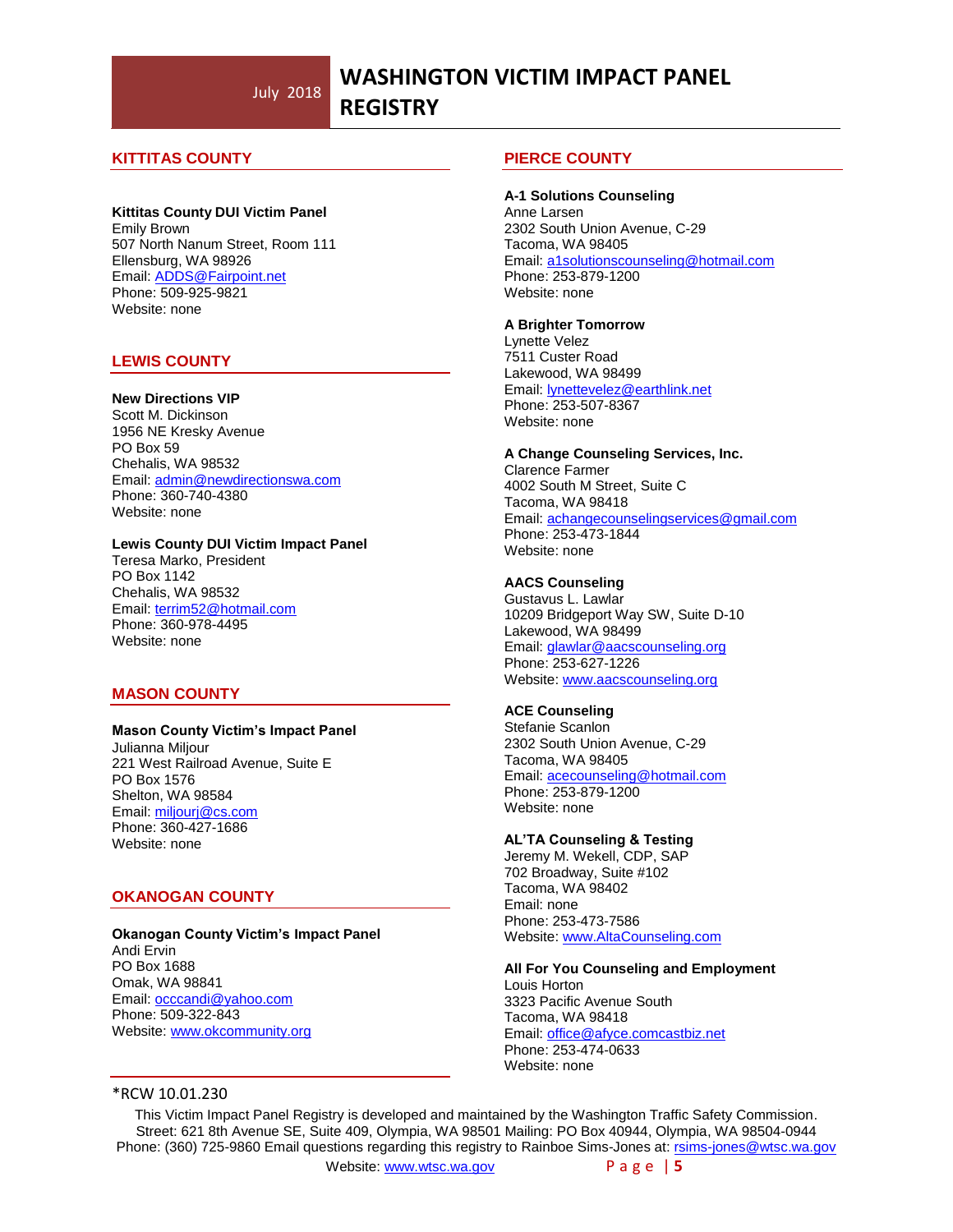# **WASHINGTON VICTIM IMPACT PANEL**

**REGISTRY**

#### **Assessment and Treatment Asso. Victim Panel**

George Fraser 2716 South C Street Tacoma, WA 98402 Email: [gary@assestreat.com](mailto:gary@assestreat.com) Phone: 253-293-0176 Website[: www.assesstreat.com](http://www.assesstreat.com/)

#### **Casteele, Williams & Associates**

Adrienne Casteele 8833 Pacific Avenue South Tacoma, WA 98444 Email: [cwacounseling@hotmail.com](mailto:cwacounseling@hotmail.com) Phone: 253-536-2881 Website[: www.cwacounseling.com](http://www.cwacounseling.com/)

#### **Crossroads Treatment Center Inc.**

James Hand 10828 Gravelly Lake Drive SW #204 Lakewood, WA 98499 Email: [lakewoodcrossroads@gmail.com](mailto:lakewoodcrossroads@gmail.com) Phone: 253-473-7474 Website[: www.crossroadstreatment.org](http://www.crossroadstreatment.org/)

### **First Things First 123, LLC**

Kathy Swanson 9116 Gravelly Lake Drive SW Suite 102 Lakewood, WA 98499 Email: [ftf123@comcast.net](mailto:ftf123@comcast.net) Phone: 253-507-5803 Website[: www.ftfrecovery.com](http://www.ftfrecovery.com/)

# **Lakewood South Sound VIP Panel**

Marilyn Clapper PO Box 1971 Gig Harbor, WA 98335 Email: m.clapper@centurytel.net Phone: 253-884-0715 Website[: www.southsoundduivip.com](http://www.southsoundduivip.com/)

#### **Mirror Mirror VIP**

Tina Jesse MA, CDP 3640 South Cedar Street, Suite Y Tacoma, WA 98409 Email[: tina@mirrormirrorcounseling.com](mailto:tina@mirrormirrorcounseling.com) Phone: 253-267-5604 Website: Facebook Mirror Mirror Counseling

#### **Serenity Counseling Services**

Joseph Myrick, CDP 5005 Puyallup Hwy East, Suite 20 Fife, WA 98424 Email[: joseph@serenity-counseling.com](mailto:joseph@serenity-counseling.com) Phone: 253-922-6522 Website: [www.serenity-counseling.com](http://www.serenity-counseling.com/)

### **Social Treatment Opportunity Programs**

Sharon Owens, CDP 13921 East Meridian, Suite 101 Puyallup, WA 98373 Email: [Sharon.owens@stopwa.gov](mailto:Sharon.owens@stopwa.gov) Phone: 253-770-4720 Website[: www.stopwa.com](http://www.stopwa.com/)

#### **South Sound DUI Victim's Panel**

Marilyn J. Clapper PO Box 1971 Gig Harbor, WA 98335 Email[: mclapper@centurytel.net](mailto:mclapper@centurytel.net) Phone: 253-884-0715 Website[: www.southsoundduivip.com](http://www.southsoundduivip.com/)

#### **STOP – Social Treatment Opportunity Programs**

Carolyn Newton - CDP 4301 South Pine Street #112 Tacoma, WA 98409 Email[: carol.newton@stopwa.gov](mailto:carol.newton@stopwa.gov) Phone: 253-471-0890 Website: [www.stopwa.com](http://www.stopwa.com/)

**Tacoma/Pierce Co. DUI Victims Info. Panel** Sharon Reynon PO Box 731105 Puyallup, WA 98373 Email[: slrainon8@comcast.net](mailto:slrainon8@comcast.net) Phone: 253-846-1902 Website: [www.duipanel.org](http://www.duipanel.org/)

#### **Western Washington Counseling Center**

Robin Meng, CDP 504 112<sup>th</sup> Street South Tacoma, WA 98444 Email[: wwadtreatmentcenter@gmail.com](mailto:wwadtreatmentcenter@gmail.com) Phone: 253-536-5549 Website: [www.westernwashingtontreatmentcenter.com](http://www.westernwashingtontreatmentcenter.com/)

#### **SKAGIT COUNTY**

**Skagit County DUI Victim Panel** Barbara Gibbons 1800 Continental Place Mount Vernon, WA 98273 Email: [barbg@co.skagit.wa.us](mailto:barbg@co.skagit.wa.us) Phone: 360-336-9400 Ext: 3137 Website[: www.skagitcounty.net](http://www.skagitcounty.net/)

**United Northwest Recovery Center** Richard Cousins 605B Sunset Park Drive Sedro-Woolley, WA 98284 Email: [unwrc1@myfrontiermail.com](mailto:unwrc1@myfrontiermail.com) Phone: 360-856-6300

# \*RCW 10.01.230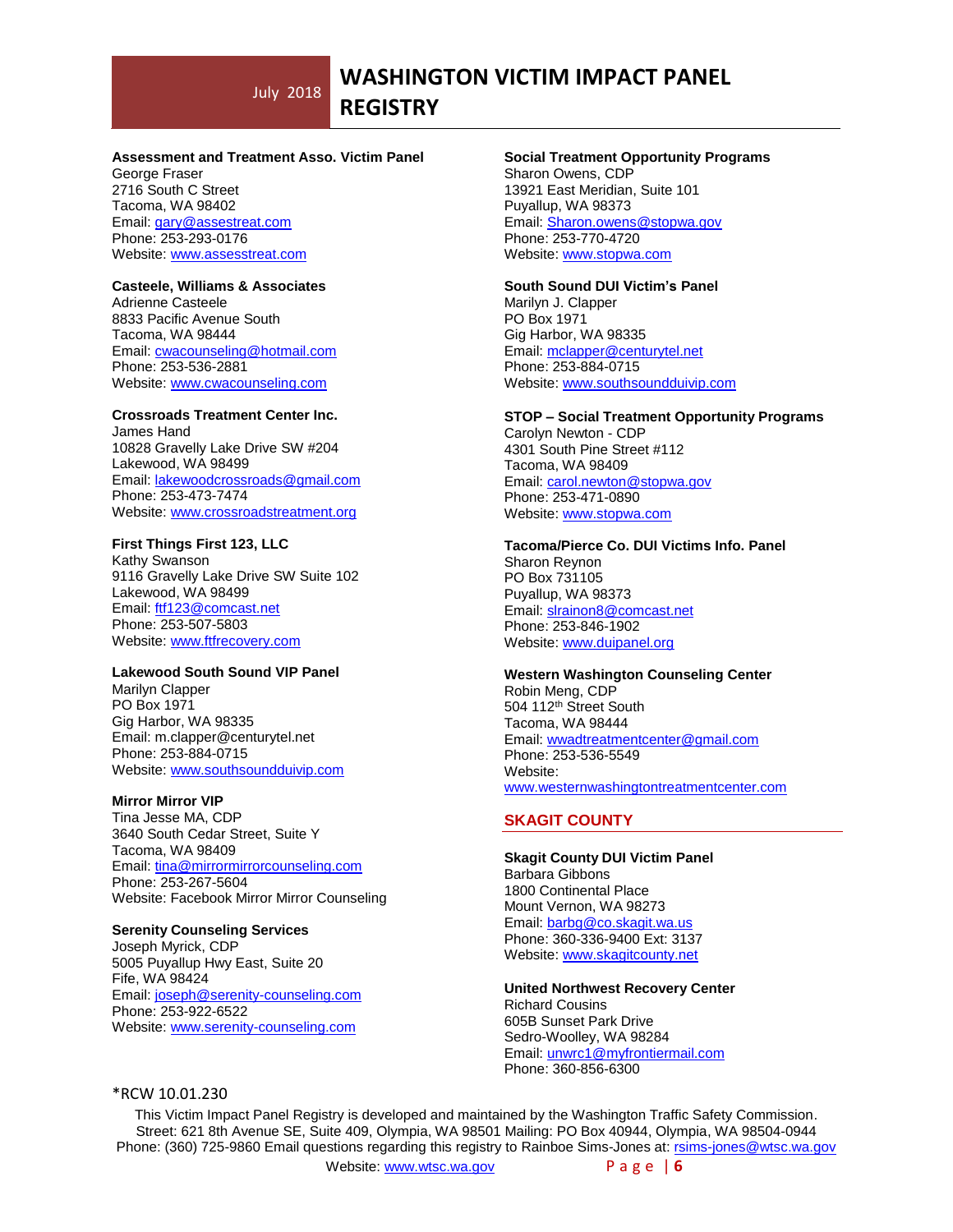# **SNOHOMISH COUNTY**

#### **1 st The Original DUI Victims Impact Panel**

George Fraser 7504 NE Bothell Way Kenmore, WA 98042 21907 64th Avenue, West Plaza 220 Room 310 Mountlake Terrace, WA 98043 Email: [georgegoski@yahoo.com](mailto:georgegoski@yahoo.com) Phone: 253-293-0176 Website[: www.dwipanel.org](http://www.dwipanel.org/)

#### **Coastal Treatment Services**

Mark Shafer 2520 Colby Avenue, Suite 110 Everett, WA 98201 Email: [m.ferris@coastaltreatment.com](mailto:m.ferris@coastaltreatment.com) Phone: 425-646-2871 Website[: www.coastaltreatment.com](http://www.coastaltreatment.com/)

#### **La Esperanza Health Counseling Services**

Zoila Saritama 20815 67th Avenue West, Suite 201 Lynnwood, WA 98036 Email: [admin@laesperanzahcs.org](mailto:admin@laesperanzahcs.org) Phone: 425-248-4534 Website[: www.laesperanzahcs.org](http://www.laesperanzahcs.org/)

#### **Port Gardner Bay Recovery**

Glen Merriwether MA, LMHC, CDP 2722 Colby Avenue, #424 Everett, WA 98201 Email: [kimberli.mccabe@portgardnerbayrecovery.com](mailto:kimberli.mccabe@portgardnerbayrecovery.com) Phone: 425-252-4656 Website: [www.p](http://www./)ortgardnerbayrecovery.com

#### **Snohomish County DUI Victim Panel**

Jan Schemenauer 3000 Rockefeller Everett, WA 98201 Email[: Janice.schemenauer@snoco.org](mailto:Janice.schemenauer@snoco.org) Phone: 425-388-7269 Website: [www.snoco.org](http://www.snoco.org/)

# **SPOKANE COUNTY**

#### **Spokane County DUI Victims Panel**

Linda J. Thompson 200 North Mullan Road, Suite 102 Spokane Valley, WA 99212-2900 Email[: lthompson@gssac.org](mailto:lthompson@gssac.org) Phone: 509-922-8383 Website: [www.gssac.org](http://www.gssac.org/)

#### \*RCW 10.01.230

#### **STEVENS COUNTY**

**Stevens County DUI Impact Panel** Tom & Susan Lawver 803 Dry Gulch Road Colville, WA 99114 Email[: tlawver@ultraplix.com](mailto:tlawver@ultraplix.com) Phone: 509-684-6992 Website: none

### **THURSTON COUNTY**

#### **Caprica Center**

Robert Bromberg 306 2nd Street NE Yelm, WA 98597 Email[: discovery12@fairpoint.net](mailto:discovery12@fairpoint.net) Phone: 360-400-2242 Website: none

#### **First Things First 123, LLC**

Kathy Swanson 1905 4th Avenue East, Suite B Olympia, WA 98506 Email: ftf123@comcast.net Phone: 360-951-1797 Website: [www.ftfrecovery.com](http://www.ftfrecovery.com/)

#### **Northwest Resources II, Inc.**

Stancin Kahler 2708 Westmoor Court SW Olympia, WA 98502 Email[: stancin.kahluer@nrwrii.com](mailto:stancin.kahluer@nrwrii.com)  Phone: 360-943-8810 Website[: www.nwrii.com](http://www.nwrii.com/)

#### **The Right Step, Inc.**

Josie Kail-Leibl 3925 8<sup>th</sup> Avenue SE, Suite A Lacey, WA 98503 Email[: VIP@therightstepinc.com](mailto:VIP@therightstepinc.com) Phone: 360-923-9585 Website[: www.therightstepinc.com](http://www.therightstepinc.com/)

#### **Thurston County Resources/DUI Panel**

Bill DeVore Sr. PO Box 1274 Yelm, WA 98597 Email[: billthefisher@yahoo.com](mailto:billthefisher@yahoo.com) Phone: 360-970-3089 Website: none